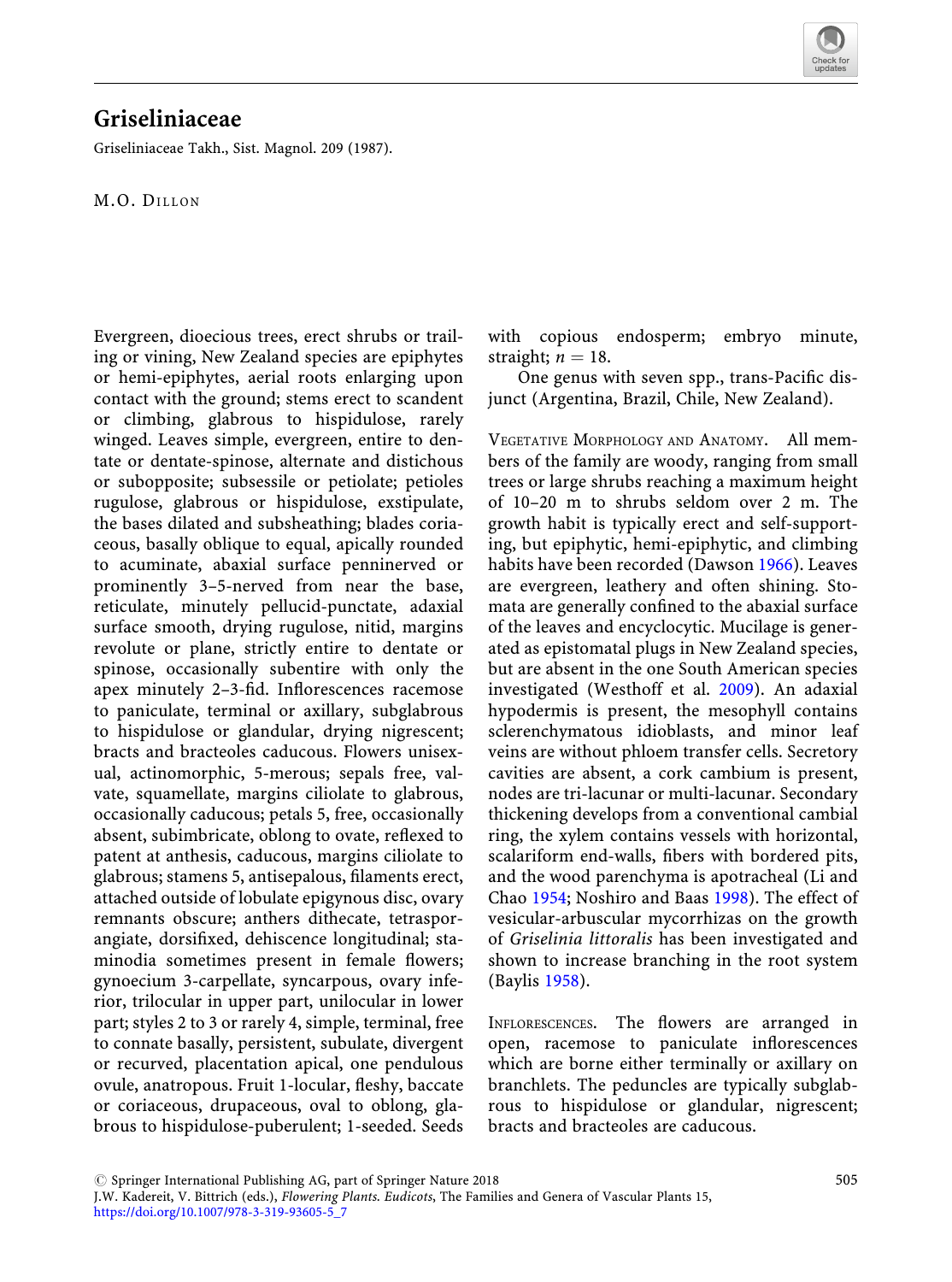FLORAL MORPHOLOGY AND ANATOMY. Flowers are dimorphic, minute, rarely more than 5 mm in diameter. The staminate flowers have a campanulate hypanthium and are always petaliferous; ovary remnants obscure; epigynous disc nitid and producing nectar. The petals are yellow to greenish-yellow, reflexed at anthesis, and quickly caducous. Anthers are opposite the sepals and alternating with the petals. The pistillate flowers also have a hypanthium and in a few species do not have petals (*G. lucida*). Rudiments of a single whorl of stamens (staminodia) are found in the female flowers of New Zealand species (G. littoralis and G. lucida). The epigynous disc is not unlike that found in Araliaceae and trans-sepal bundles are present in the ovary (Eyde [1964](#page-3-4)). Nectar production has not been recorded. Ovary of three carpels (Kubitzki [1963\)](#page-3-5), trilocular in upper part, unilocular in lower part, with 1 pendulous, anatropous ovule.

EMBRYOLOGY. Ovule morphology has only been investigated in one species and the ovules were found to be unitegmic and crassinucellate (Philipson [1977](#page-3-6)).

POLLEN MORPHOLOGY. Pollen shed as single grains. Pollen grains are 3-aperturate; colporate, ellipsoidal, and with a complete tectum with striate surface (Ferguson and Hideux [1978;](#page-3-7) Tseng [1980](#page-4-1)). Images of Griselinia pollen are available at Australian Pollen and Spore Atlas (APSA [2007](#page-3-8)).

KARYOLOGY. Only one reported chromosome count of  $n = 18$  exists for the family (Federov [1969\)](#page-3-9).

REPRODUCTIVE SYSTEMS AND POLLINATION. All members of the family are dioecious. The gynoecium of staminate flowers is obscure, but rarely rudimentary stamens are found in the pistillate flowers. Griselinia littoralis is reported to be wind-pollinated; however, insect pollination probably is the most common mode of pollination when nectar is present (Percival [1961](#page-3-10)).

FRUIT, SEED, DISPERSAL. The presence of small  $(<10$  mm long, 5 mm in diameter), fleshy, red to purple fruits may suggest some type of animal mediated dispersal (Takhtajan [2000\)](#page-4-2). Testa probably many-layered, outer two (and esp. third) layers with thickened walls.

PHYTOCHEMISTRY. Jensen and Nielsen [\(1980](#page-3-11)) investigated five Griselinia species and isolated the iridoid glucoside, griselinoside, from G. littoralis, G. lucida, G. ruscifolia, and confirmed that iridoids are elaborated in both New Zealand and South American species. The occurrence of griselinoside in Aralidium, Torricellia and Griselinia suggests affinities; however, the same compound was also isolated from Verbena (Damtoft et al. [1983\)](#page-3-12). Reports indicate that the family is not cyanogenic and lacks proanthocyanidins and ellagic acid (Watson and Dallwitz [1992\)](#page-4-3). Petroselinic acid has been isolated and is present as a major component in many species of Apiaceae and Araliaceae (Breuer et al. [1987\)](#page-3-13).

SYSTEMATICS AND AFFINITIES. The family is monogeneric with the seven species of Griselinia. The history of familial placement has been complex. Early accounts suggested placement in families such as Euphorbiaceae and Juglandaceae (see Taubert [1892](#page-4-4)). Endlicher [\(1850](#page-3-14)) placed Griselinia in the Araliaceae and Hooker [\(1867](#page-3-15)) was the first to position it as a member of the Cornaceae. Taubert [\(1892](#page-4-4)) accepted the placement in the Cornaceae and established two sections, Decostea Taub. and Griselinia ("Eugriselinia" Taub.). Wangerin ([1910\)](#page-4-5) in his treatment of the Cornaceae placed Griselinia in tribe Griselinieae Wangerin where it was grouped with Melanophylla. Philipson ([1967\)](#page-3-16) was the first worker to question the placement of Griselinia in the Cornaceae, contending that it shared many features with the Araliaceae and Escalloniaceae, and differed from the Cornaceae by the alternate arrangement of the leaves, nodal anatomy, the presence of a hypodermis below the upper epidermis of leaves, encyclocytic stomata, the presence of spiral thickenings in both vessels and fibers, imbricate petals, free or only shortly connate stylodia, a usually 1-locular ovary, and baccate fruits. Takhtajan [\(1980](#page-4-6)) treated Griselinia as a monogeneric family and allied it with Garrya (Garryaceae). Takhtajan ([1987\)](#page-4-7) proposed the valid familial name, since Cunningham's (1791–1839) published name for the father and son team of Johann Reinhold Forster (1729–1798) and Johann Georg Adam Forster (1754–1794) in the Annuals of Natural History was a typographic error (Earp [2013\)](#page-3-17). Earp [\(2014](#page-3-18)) has submitted a proposal to conserve the generic name. Takhtajan ([1997\)](#page-4-8) established the order Griseliniales for the family, while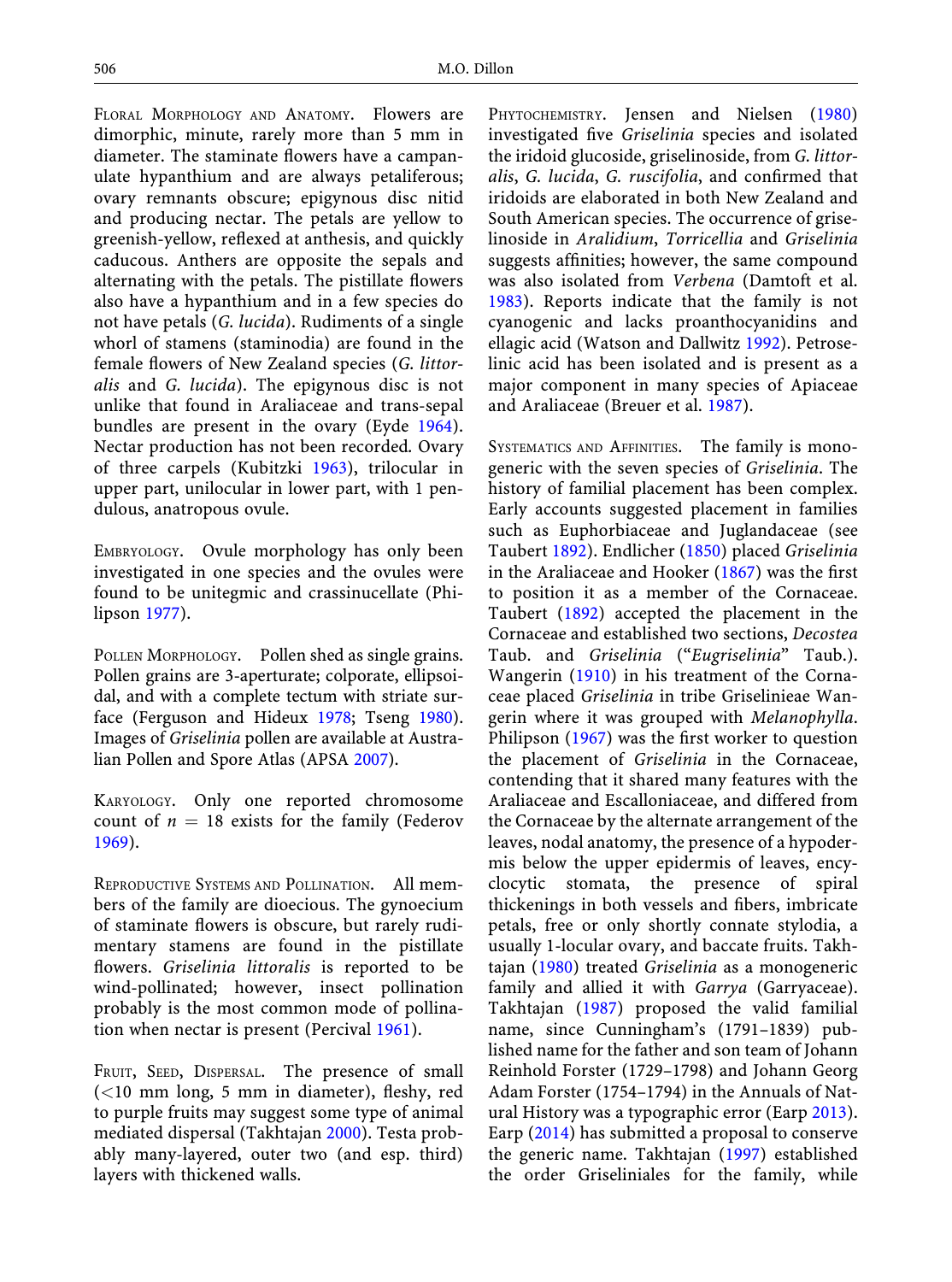Thorne ([1968\)](#page-4-9), Dahlgren [\(1980](#page-3-19)), and Cronquist ([1981\)](#page-3-6) considered it an anomalous member of the Cornaceae. Thorne [\(1992](#page-4-10), [2001\)](#page-4-11) placed it as a monogeneric family with relationships outside of the Cornales. Eyde [\(1987](#page-3-20)) also recognized that Griselinia was misplaced in the Cornaceae and suggested familial rank.

Xiang et al. [\(1993](#page-4-9)) and Xiang and Soltis  $(1998)$  $(1998)$  examined *rbcL* sequence data and suggested Griselinia be removed from the Cornaceae and grouped it with Aralidium and Torricellia (both Torricelliaceae) and more distantly with Aralia (Araliaceae), Pittosporum (Pittosporaceae), and Sanicula (Apiaceae). Plunkett et al. ([1996\)](#page-3-21) also examined rbcL sequences and confirmed that the Apiales form a monophyletic group with Pittosporaceae along with Griselinia, Melanophylla (Malagasy endemic), Torricellia (E. Himalayas to W. China) and Aralidium (W. Malaysia). Plunkett ([2001\)](#page-3-22) and Lundberg ([2001\)](#page-3-23) both suggested that Torricelliaceae and Griseliniaceae are successive clades near the base of Apiales (Soltis et al. [2011\)](#page-4-3).

<span id="page-2-0"></span>Clokie [\(2001](#page-3-24)) investigated infrageneric relationships with an array of molecular markers (rpoA, trnL-F, trnH-K and ITS) and confirmed the monophyly of the genus. Her phylogenetic results suggested that the present-day distribution of Griselinia represents a dispersal event from New Zealand to South America, a view shared by Dillon and Muñoz-Schick ([1993\)](#page-3-25) based on comparative morphology. Clokie ([2001\)](#page-3-24) placed the timing of a putative dispersal at ca. 52 million years ago, after the estimated 95– 80 million years ago for the physical separation of South America from Australasia. Nicolas and Plunkett ([2014\)](#page-3-26) have dated the crown-group in the Griseliniaceae at around 12.1 m.y.o.

PALAEOBOTANY. The first appearance of pollen in the fossil record is from New Zealand in the Miocene (Mildenhall [1980\)](#page-3-27).

DISTRIBUTION AND HABITATS. The family has a trans-Pacific disjunct distribution between austral South America and New Zealand. All the South American species are confined to Chile and adjacent Argentina (Prov. Chubut) with an additional disjunction to south and southeastern Brazil, including the states of Minas Gerais, Paraná, Rio Grande do Sul, Rio de Janeiro, São Paulo, and Santa Catarina. The local environments vary greatly, from mesic, evergreen rain forest environments of austral Chile (sea level–1300 m) to dry coastal quebradas of the Atacama Desert in northern Chile (400 m). Southern Brazilian populations are found in Araucaria forests and range north to remnants of the Atlantic coastal forest (400–2700 m). The New Zealand species are distributed from near-ocean sites to montane forests of North and South Islands. One species, G. littoralis, is introduced in Australia as an ornamental and naturalized in Tasmania (Baker [2009](#page-3-28)).

Only one genus:

1. Griselinia G. Forst. Fig. [76](#page-2-0)

Griselinia G. Forst., Fl. Ins. Austr.: 75 (1786), nom. cons., non Scop. (1777).

Decostea Ruiz & Pav., Fl. Peruv. Prodr.: 130 (1794).

Pukateria Raoul, Ann. Sci. Nat., Bot. III, 2: 120 (1844).



M. Sinch del<br>J. N. Firch lab

Fig. 76. Griseliniaceae. Griselinia lucida. A Flowering male branch. B Male flower-bud. C Fully expanded male flower. D Anther ventral view. E Anther dorsal view. F Fruiting female branchlet. G Longitudinal section of fruit. H Embryo. I Flowering female inflorescence. J Female flowers. K Section of ovary showing the pendulous ovule. L Transverse section of ovary. (Cheeseman [1914](#page-3-29); drawn by Matilda Smith)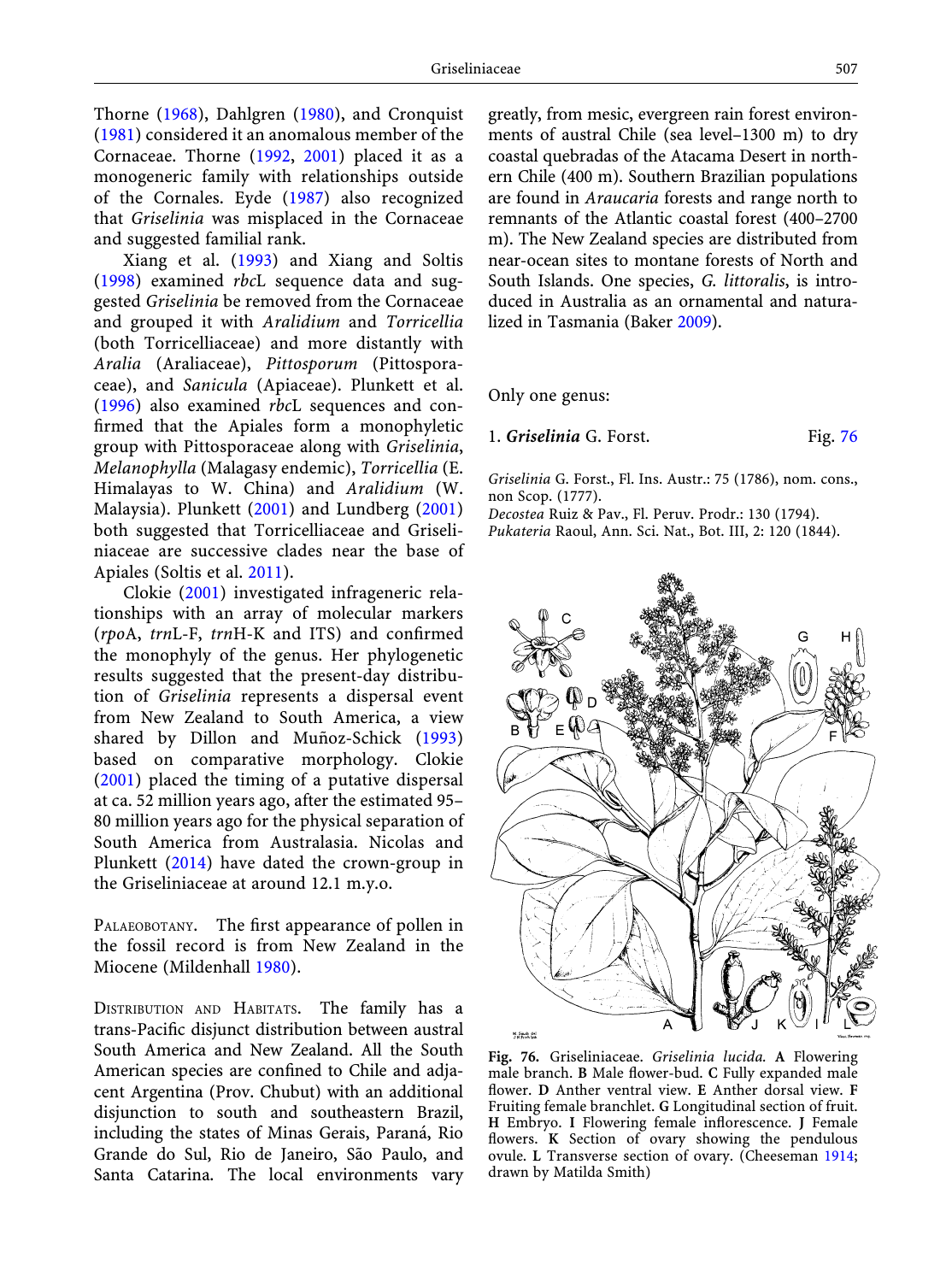<span id="page-3-18"></span>Description as for family.

<span id="page-3-20"></span><span id="page-3-14"></span><span id="page-3-4"></span>Seven species with a trans-Pacific disjunct distribution between New Zealand (two spp.) and Chile (five spp.); two species also in Argentina (Prov. Chubut); one variety of a Chilean species disjunct in southern and southeastern Brazil. Dillon and Muñoz-Schick [\(1993](#page-3-25)) monographed Griselinia, considering Griseliniaceae a monogeneric family and described a new northern Chilean desert species.

## <span id="page-3-15"></span><span id="page-3-9"></span><span id="page-3-7"></span>Selected Bibliography

- <span id="page-3-11"></span>APG IV. 2016. An update of the Angiosperm Phylogeny Group classification for the orders and families of flowering plants: APG IV. Bot. J. Linn. Soc. 181: 1–20.
- <span id="page-3-8"></span><span id="page-3-5"></span>APSA. 2007. The Australasian Pollen and Spore Atlas V1.0. Canberra: Australian National University. <http://apsa.anu.edu.au/>
- <span id="page-3-28"></span><span id="page-3-23"></span><span id="page-3-1"></span>Baker, M.L. 2009. 136 Griseliniaceae, ver. 2017: 1. In: Duretto, M.F. (ed.) Flora of Tasmania Online. 2 pp. [http://demo1.tmag.tas.gov.au/treatments/families/](http://demo1.tmag.tas.gov.au/treatments/families/Griseliniaceae/Griseliniaceae.html) [Griseliniaceae/Griseliniaceae.html](http://demo1.tmag.tas.gov.au/treatments/families/Griseliniaceae/Griseliniaceae.html)
- <span id="page-3-3"></span>Baylis, G.T.S. 1958. Effect of vesicular-arbuscular mycorrhizas on growth of Griselinia littoralis (Cornaceae). New Phytol. 58: 274–279.
- <span id="page-3-27"></span><span id="page-3-13"></span>Breuer, B., Stuhlfauth, T., Fock, H., Huber, H. 1987. Fatty acids of some Cornaceae, Hydrangeaceae, Aquifoliaceae, Hamamelidaceae and Styracaceae. Phytochemistry 26: 1441–1445.
- <span id="page-3-29"></span><span id="page-3-26"></span>Cheeseman, T.F. 1914. Illustrations of the New Zealand Flora. Vol. 1. Wellington: John Mackay, Govt. Printer.
- <span id="page-3-24"></span><span id="page-3-10"></span><span id="page-3-2"></span>Clokie, M.R.J. 2001. Molecular studies of southern hemisphere disjunction in three plant genera: Eucryphia, Griselinia and Coriaria (Doctoral dissertation). Retrieved from University of Leicester Research Archive. <http://hdl.handle.net/2381/29823>
- <span id="page-3-16"></span><span id="page-3-6"></span>Cronquist, A. 1981. An integrated system of classification of flowering plants. New York: Columbia University Press.
- <span id="page-3-19"></span>Dahlgren, R.M.T. 1980. A revised system of classification of the angiosperms. Bot. J. Linn. Soc. 80: 91–124.
- <span id="page-3-22"></span><span id="page-3-12"></span>Damtoft, S., Jensen, S.R., Nielsen, B.J. 1983. Biosynthesis of the iridoid glucosides cornin, hastatoside, and griselinoside in Verbena species. J. Chem. Soc. Perkin Trans. 1: 1943–1948.
- <span id="page-3-0"></span>Dawson, J.W. 1966. Vegetative features of Griselinia lucida – a New Zealand shrub epiphyte. Tuatara 14: 121–129.
- <span id="page-3-25"></span><span id="page-3-21"></span>Dillon, M.O., Muñoz-Schick, M. 1993. A revision of the dioecious genus Griselinia (Griseliniaceae) including a new species from the coastal Atacama Desert of northern Chile. Brittonia 45: 261–274.
- <span id="page-3-17"></span>Earp, C. 2013. The date of publication of the Forsters' Characteres Generum Plantarum revisited. New Zeal. J. Bot. 51: 252–263.
- Earp, C. 2014. (2282) Proposal to conserve the name Griselinia G. Forst. (Griseliniaceae) against Griselinia Scop. (Fabaceae). Taxon 63: 438.
- Endlicher, S.L. 1850. Genera plantarum. Suppl. 5. (Griselinia, p. 16, n. 4562). Wien: Fr. Beck.
- Eyde, R.H. 1964. Inferior ovary and generic affinities of Garrya. Amer. J. Bot. 51: 1083–1092.
- Eyde, R.H. 1987. The case for keeping Cornus in the broad Linnaean sense. Syst. Bot. 12: 505–518.
- Federov, A. 1969. Chromosome numbers of flowering plants. Leningrad: Academy of Sciences of the USSR.
- Ferguson, I.K., Hideux, M.J. 1978. Some aspects of the pollen morphology and its taxonomic significance in Cornaceae sens. lat. Proc. IV Int. Palynol. Conf., Lucknow (1976–77) 1: 240–249.
- Hooker, J.D. 1867. Cornaceae. In: Bentham, G., Hooker, J. D. (eds.) Genera Plantarum 1(3): 947–952. London: Reeve & Co.
- Jensen, S.R., Nielsen, B.J. 1980. Iridoid glucosides in Griselinia, Aralidium and Toricellia. Phytochemistry 19: 2685–2688.
- Kubitzki, K. 1963. Zur Kenntnis des unilokulären Cornaceen-Gynözeums (Cornaceen-Studien I). Ber. Dtsch. Bot. Ges. 76: 33–39.
- Li, H., Chao, C. 1954. Comparative anatomy of the woods of the Cornaceae and allies. Quart. J. Taiwan Mus. 7: 119–136.
- Lundberg, J. 2001. Polyosmaceae. Chapter III. In: Lundberg, J., Phylogenetic Studies in the Euasterids II with Particular Reference to Asterales and Escalloniaceae. Uppsala: Acta Universitatis Upsaliensis.
- Mildenhall, D.C., 1980. New Zealand Late Cretaceous and Cenozoic plant biogeography: a contribution. Palaeogeogr. Palaeoclimatol. Palaeoecol. 31: 197– 233.
- Nicolas, A.N., Plunkett, G.M. 2014. Diversification times and biogeographic patterns in Apiales. Bot. Review 80: 30–58.
- Noshiro, S., Baas, P. 1998. Systematic wood anatomy of Cornaceae and allies. IAWA J. 19: 43–97.
- Percival, M. 1961. Types of nectar in angiosperms. New Phytol. 60: 235–281.
- Philipson, W.R. 1967. Griselinia Forst. fil. Anomaly or link. New Zeal. J. Bot. 5: 134–165.
- Philipson, W.R. 1977. Ovular morphology and the classification of the dicotyledons. Plant Syst. Evol., Suppl. 1: 123–140.
- Philipson, W.R., Stone, B.C. 1980. The systematic position of Aralidium Miq. – A multidisciplinary study. 1. Introduction and floral and general anatomy. Taxon 29: 391–403.
- Plunkett, G.M. 2001. Relationship of the order Apiales to subclass Asteridae: a re-evaluation of morphological characters based on insights from molecular data. Edinb. J. Bot. 8: 183–200.
- Plunkett, G.M., Soltis, D.E., Soltis, P.S. 1996. Higher level relationships involving Apiales (Apiaceae and Araliaceae) based on phylogenetic analysis of rbcL sequences. Amer. J. Bot. 83: 499–515.
- Plunkett, G.M., Chandler, G.T., Lowry II, P.P., Pinney, S. M., Sprenkle, T.S. 2004. Recent advances in understanding Apiales and a revised classification. S. Afr. J. Bot. 70: 371–381.